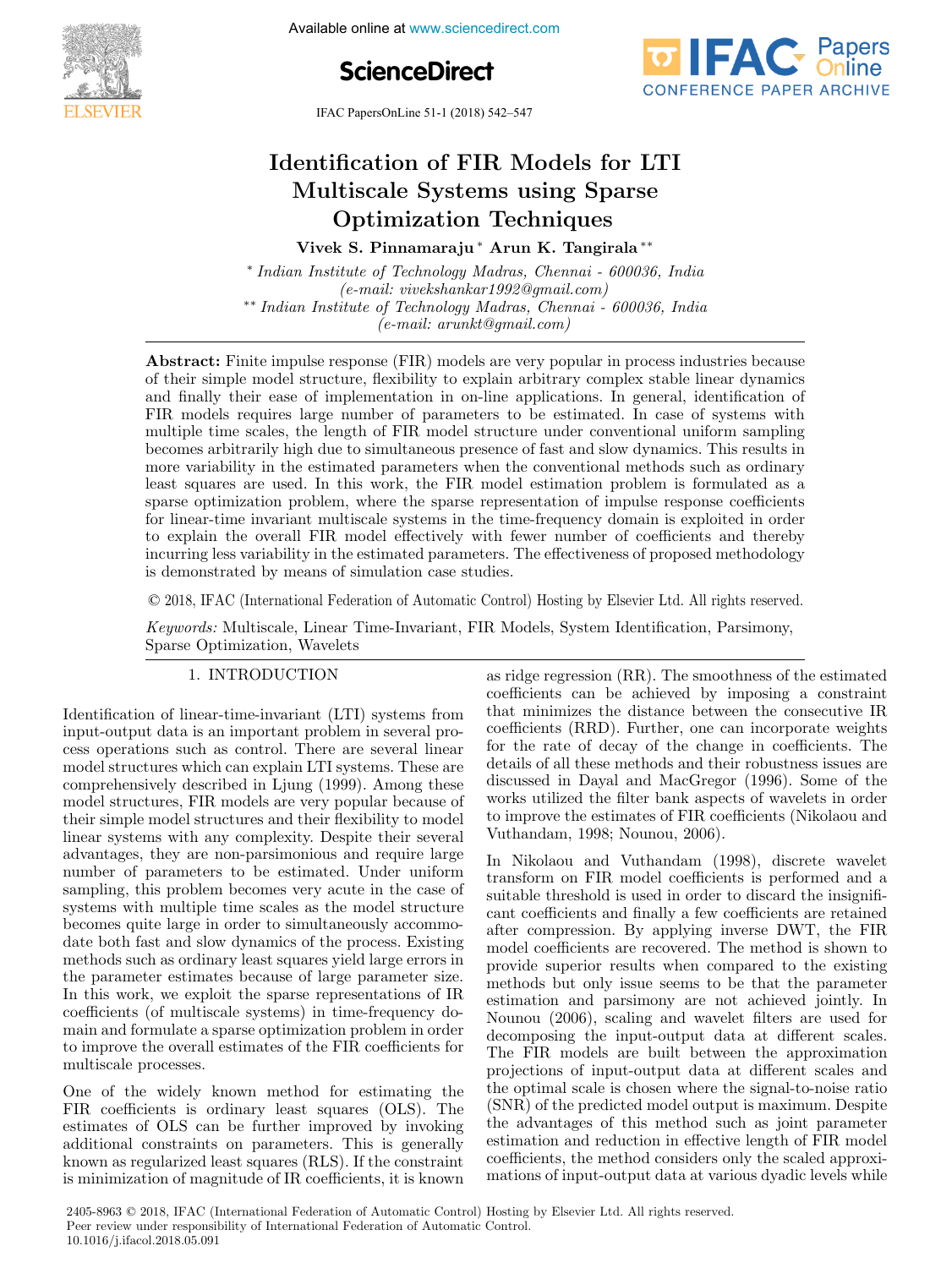the details are completely neglected. In case of systems with multiple time scales, the fast dynamics features are generally present in the detail space of input-output decomposition and application of this method captures only the steady state information of fast subsystem while the dynamic features are completely neglected as they are present in the detail projections of the signal.

In the present work, the FIR model parameter estimation and parsimony are simultaneously obtained by resorting to spare optimization techniques. This is achieved by exploiting the sparse nature of FIR coefficients in the time-frequency domain. The main contributions of present work include recognizing the sparse representation of FIR coefficients in an appropriate domain and formulation of the sparse optimization problem. The paper is organized as follows. The problem of FIR identification is mathematically described in Section 2. The preliminaries required for the work and some background on existing methods for FIR identification are provided in Section 3. The proposed methodology is formulated in Section 4 and is implemented on two simulation case studies, the results of which are discussed in Section 5. Finally, the paper ends with conclusive remarks in Section 6.

## 2. PROBLEM STATEMENT

Consider a general discrete (discretized based on ZOH) linear time-invariant SISO system as follows:

$$
y[k] = G_0(q^{-1})u[k] + e[k]
$$
\n(1)

where  $u[k], y[k]$  are the input and output measurements respectively at time instant k;  $G_0(q^{-1})$  is the transfer function operator and the output is corrupted by the white noise  $e[k]$  which is independent of  $u[k]$ . For stable systems, the transfer function can be equivalently described as

$$
G_0(q^{-1}) = \sum_{n=1}^{\infty} g_0[n]q^{-n}
$$
 (2)

In case of stable systems, the impulse response decays to zero in a finite length of time and hence it is enough to truncate the infinite impulse response to certain order M and estimate those finite number of impulse response coefficients. The approximated system's transfer function and the corresponding FIR model are described below. A unit delay is inherently assumed in the transfer function by virtue of ZOH discretization.

 $\overline{M}$ 

$$
G(q^{-1}) = \sum_{n=1}^{M} g[n]q^{-n}, \mathbf{g} = [g[1] \ g[2] \ \cdots \ g[M]] \quad (3)
$$

$$
y[k] = \sum_{n=1}^{M} g[n]u[k-n] + e[k]
$$
 (4)

When a uniform sampling scheme is adopted, the sampling time has to be chosen based on the fast subsystem. In such a case, the discrete-time slow subsystem poles are very close to the unit circle. This results in large number of IR coefficients as the poles of the slower subsystem requires larger number of time samples in order to decay to zero. As a result, a very large number of impulse response coefficients are required to be estimated in case of systems with multiple time scales unlike the single scale systems where the number of coefficients are relatively very small.

It is well known that larger the parameter size, larger will be the variability in the estimated parameters. Model predictions obtained from such parameters are likely to be very poor. The overall objective of this paper is to simultaneously achieve good parameter estimates and parsimonious representations of FIR models in the case of LTI systems with multiple time scales.

## 3. PRELIMINARIES

## 3.1 LTI Multiple-time scale systems

A continuous-time LTI system is said to posses two-time scale behaviour when some of the poles of the transfer function are much smaller compared to the remaining. If the real part of the poles of a continuous-time transfer function are arranged in a descending order as  $\lambda_1 \geq \ldots \geq$  $\lambda_i \geq \lambda_{i+1} \geq ... \geq \lambda_n$  and if there exist  $Re(\lambda_i) \geq$  $Re(\lambda_{i+1}),$  then the subsystem corresponding to first i set of poles evolves much faster than the remaining poles. The equivalence in the case of discrete-time systems is that some set of poles are far from the unit circle in z−plane while others are very close to the unit circle.

## 3.2 Sparse representation of MS FIR coefficients

The impulse response of multiscale systems in general requires very large number of samples in order to decay to zero. The slow evolution of the slow subsystem dynamics is responsible for the large number of FIR coefficients. Despite the large lengths in time domain, the slow subsystem can be sparsely represented in the frequency-domain because of its relatively small bandwidth in comparison to the overall bandwidth. On the other hand, the fast subsystem has sparse representation of FIR coefficients in the time domain as they decay to zero within small time scales but has has very large bandwidths in the frequency domain. FIR coefficients of the overall system which is combination of both slow and fast subsystems is neither sparse in time nor in frequency domain. But the sparsity can be achieved in time-frequency domain or a time-scale domain. For instance, by using time-frequency tools such as wavelets it is possible to represent the FIR coefficients of multi-time scale systems sparsely in the time-scale domain. In order to demonstrate this, we consider the following continuous-time two-time scale system where the fast subsystem evolves 20 times faster than the slower subsystem.

$$
G(s) = \frac{10(90s + 1)}{(200s + 1)(10s + 1)}
$$
\n(5)

When a sampling interval of  $T_s = 1$  sec is used, the ZOH based discretized system is obtained as follows:

$$
G_d = \frac{z^{-1}(0.4296 - 0.4248z^{-1})}{1 - 1.9z - 1 + 0.9003z^{-2}}
$$
(6)

The discrete wavelet transform of impulse response of the above system is shown in Figure 1.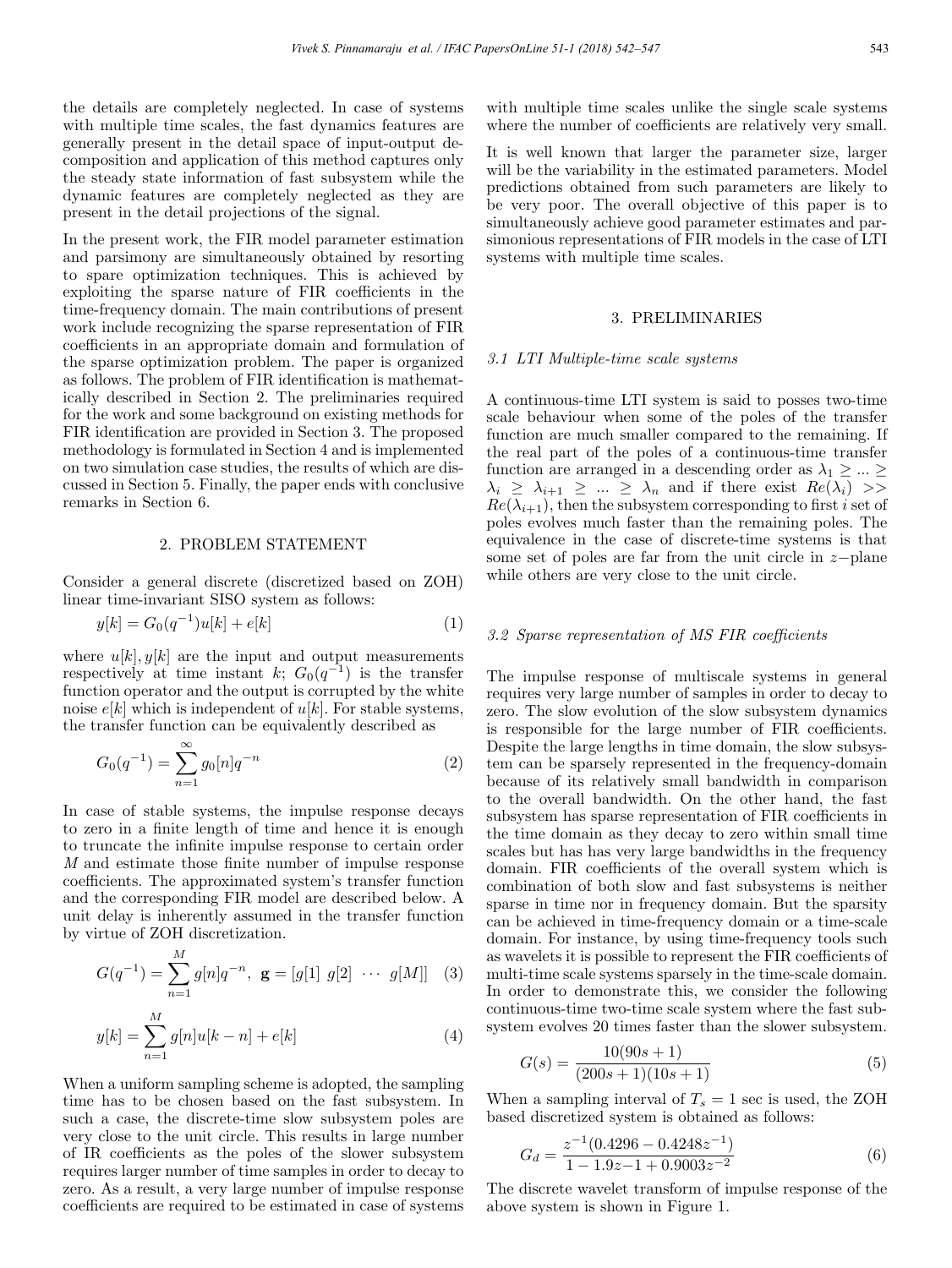

Fig. 1. Sparse FIR coefficients representation using DWT

It can be observed from Figure 1 that the impulse response coefficients can be sparsely represented in the wavelet domain. In this work, this characteristic of impulse response is exploited and a sparse optimization problem is formulated in order to estimate the FIR model parameters of LTI multiscale systems. The wavelet transformation matrix which computes the discrete wavelet transform is briefly described in Section 3.3.

## 3.3 Wavelet Transform Matrix

The matrix representation of discrete wavelet transform of any signal z is as follows:

$$
\begin{pmatrix} \mathbf{a}_{\mathbf{J}_{dec}} \\ \mathbf{d}_{\mathbf{J}_{dec}} \\ \vdots \\ \mathbf{d}_{1} \end{pmatrix} = (\mathbf{W}_{J}\mathbf{W}_{J-1}\cdots\mathbf{W}_{1})\mathbf{z} = \mathbf{W}\mathbf{z}
$$
(7)

where,

$$
\mathbf{W}_k = \begin{bmatrix} \mathbf{W}_1^{N/2^{k-1}} & \mathbf{0} \\ \mathbf{0} & \mathbf{I}_{N-N/2^{k-1}} \end{bmatrix}
$$
 (8)

and,

$$
\mathbf{W}_{1}^{N/2^{k-1}} = \begin{bmatrix} \mathbf{W}_{1,A} \\ \mathbf{W}_{1,D} \end{bmatrix} = \begin{bmatrix} \phi \\ R_{2}\phi \\ \vdots \\ R_{N/2^{k-2}}\phi \\ R_{2}\psi \\ \vdots \\ R_{N/2^{k-2}}\psi \end{bmatrix}_{N/2^{k-1} \times N/2^{k-1}}
$$
(9)

Here  $W$  is the wavelet transformation matrix for maximum level of decomposition  $J_{dec}$ ;  $\phi$  and  $\psi$  are scaling and wavelet filters respectively. The operator  $R_m$  generates the time shifted versions of wavelet and scaling filters.  $\mathbf{a}_{J_{dec}}$ is the approximation coefficient at the maximum level of decomposition while  $\mathbf{d}_n$  denotes the detail coefficients at different levels of decomposition.

#### 3.4 FIR model Identification

The FIR model as shown in (4) is expressed in the regression matrix form (10) as shown below:



Some of the well known methods for estimation of FIR model parameters are briefly discussed below.

Ordinary Least Squares: The FIR coefficients, g can be estimated by solving the standard least squares problem as given below:

$$
\min_{\mathbf{g}} \ (\mathbf{y} - \mathbf{U}\mathbf{g})^T (\mathbf{y} - \mathbf{U}\mathbf{g}) \tag{11}
$$

The solution to the above problem is as follows:

$$
\hat{\mathbf{g}}_{OLS} = (\mathbf{U}^T \mathbf{U})^{-1} \mathbf{U}^T \mathbf{y}
$$
\n(12)

Ridge Regression: A constraint on the magnitude of FIR coefficients is imposed along with minimization of the sum square of the residuals in the case of ridge regression. The objective function for this case is as follows:

$$
\min_{\mathbf{g}} \ (\mathbf{y} - \mathbf{U}\mathbf{g})^T (\mathbf{y} - \mathbf{U}\mathbf{g}) + \alpha_1 \mathbf{g}^T \mathbf{g} \tag{13}
$$

where  $\alpha$  is the non-negative parameter which may be optimally tuned based on cross validation. The ridge regression coefficient estimates are given by,

$$
\hat{\mathbf{g}}_{RR} = (\mathbf{U}^T \mathbf{U} + \alpha_1 \mathbf{I})^{-1} \mathbf{U}^T \mathbf{y}
$$
\n(14)

Unlike ordinary least squares, the rigde regression results in biased estimates for the FIR coefficients but with a lower variability.

Regularization with constraints on change in coefficients:

In most of the processes, the IR coefficients change in a smooth manner. This can be achieved by penalizing the distance between the consecutive FIR coefficients. The objective function for this case is given below:

$$
\min_{\mathbf{g}} \ (\mathbf{y} - \mathbf{U}\mathbf{g})^T (\mathbf{y} - \mathbf{U}\mathbf{g}) + \alpha_2 \mathbf{g}^T \mathbf{H} \mathbf{g} \tag{15}
$$

The solution for the above formulation is as follows:

$$
\hat{\mathbf{g}}_{RRD} = (\mathbf{U}^T \mathbf{U} + \alpha_2 \mathbf{H})^{-1} \mathbf{U}^T \mathbf{y}
$$
\n(16)

where,  $\mathbf{H} = \mathbf{A}^T \mathbf{A}$  with

$$
A = \begin{bmatrix} 1 & 0 & 0 & \dots & 0 & 0 \\ -1 & 1 & 0 & \dots & 0 & 0 \\ 0 & -1 & 1 & \dots & 0 & 0 \\ \vdots & \vdots & \vdots & \vdots & \vdots & \vdots \\ 0 & 0 & 0 & \dots & -1 & 1 \end{bmatrix}
$$
(17)

FIR coefficients estimated from ARX models: Instead of identifying the FIR coefficients directly, they can be indirectly estimated by first constructing suitable ARX models and then estimating the FIR coefficients. This indirect identification leads to an advantage such as parsimony and hence a lower variability in the estimated parameters.

Unfortunately, in the case of systems with multiple-time scales, identification of parametric models such as ARX results in ill-conditioning at the stage of parameter estimation (Vána and Preisig,  $2012$ ) due to presence of slow subsystem poles very close to the unit circle and hence it is advisable not to estimate FIR coefficients using this method.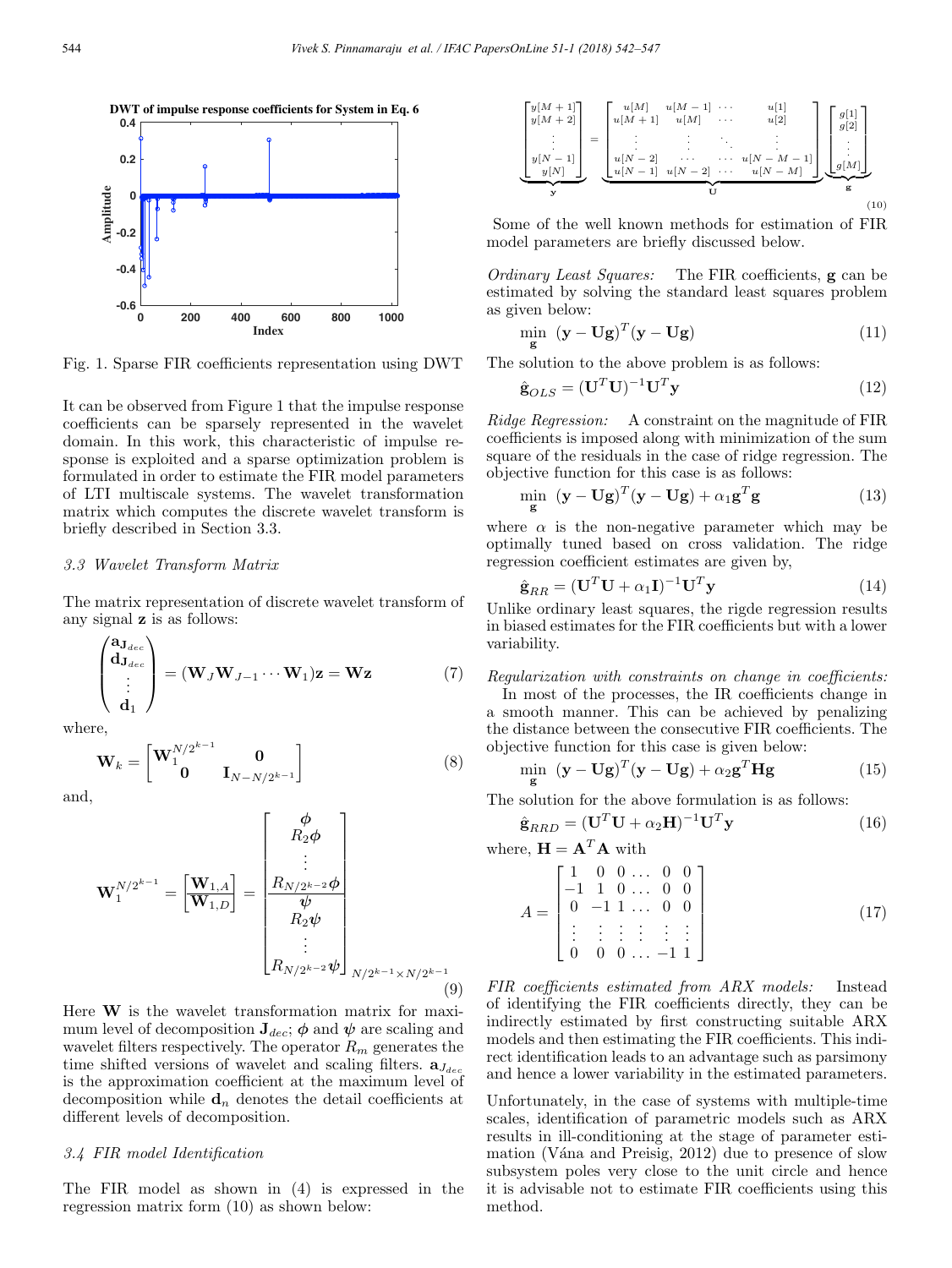## 4. PROBLEM FORMULATION

As discussed in Section 3.2, the FIR coefficients, g have a sparse representation in the time-frequency domain. Let W be the discrete wavelet transform matrix that transforms the discrete signal from time domain to timefrequency domain, then the sparse representation of the FIR coefficients can be obtained as follows:

$$
\mathbf{x} = \mathbf{W}\mathbf{g} \tag{18}
$$

Here **x** is a sparse vector with few non-zero coefficients. Now  $g$  can be written in terms of  $x$  as follows:

$$
\mathbf{g} = \mathbf{W}^{-1} \mathbf{x} \tag{19}
$$

In the case of orthonormal wavelets,  $\mathbf{T} = \mathbf{W}^{-1} = \mathbf{W}^{T}$ . Now, (10) can be written as,

$$
y = U(Tx) \equiv Ax \tag{20}
$$

The objective is to simultaneously minimize the prediction error along with the sparse constraint on x. The sparsity of **x** can be achieved by minimizing  $||\mathbf{x}||_0$  but unfortunately  $l_0$ -norm minimization is regarded as NP-hard problem which is too complex and impossible to solve. The  $l_0$ −norm minimization can be relaxed to  $l_1$ −norm minimization in order to simplify the optimization under certain conditions. The least absolute shrinkage and selection operator (LASSO) method proposed by Tibshirani (1996) is used in order to achieve sparsity along with the minimization of prediction error. The formulation is given below:

$$
\min_{\mathbf{x}} ||\mathbf{y} - \mathbf{A}\mathbf{x}||_2^2 + \lambda ||\mathbf{x}||_1
$$
\n(21)

The sparse vector x is determined by minimizing the objective function given in (21). An algorithm based on Alternating Direction Method of Multipliers (ADMM) is used for solving the LASSO problem (Boyd et al., 2011). The impulse response coefficients are finally recovered using the following expression:

$$
\hat{\mathbf{g}} = \mathbf{W}^{-1} \hat{\mathbf{x}} \tag{22}
$$

Now, the effectiveness of proposed methodology is demonstrated by means of case studies in Section 5.

## 5. SIMULATION EXAMPLES:

In this section, two case studies are considered in order to demonstrate the effectiveness of proposed methodology in identification of FIR models for LTI multiscale systems. In this work, the wavelet transformation matrix is generated using Haar wavelet. The scaling and wavelet filters in the case of Haar are as follows:

$$
\phi = \left[\frac{1}{\sqrt{2}} \quad \frac{1}{\sqrt{2}}\right] \qquad \psi = \left[-\frac{1}{\sqrt{2}} \quad \frac{1}{\sqrt{2}}\right] \tag{23}
$$

The wavelet transformation matrix is generated using the equations (7), (8) and (9). The sparse optimization problem is formulated as given in (21). The results obtained using the proposed sparse optimization (SPOPT) are compared with existing methods namely ordinary least squares (OLS), ridge regression (RR) and regularized least squares with smoothness constraint on IR coefficients (RRD). The comparison is based on mean square error (MSE) of estimated FIR coefficients with respect to their true values (obtained from noise free case),

$$
\text{MSE} = \frac{||\hat{\mathbf{g}} - \mathbf{g}_0||_2^2}{M} \tag{24}
$$

The steady state gain estimates for different methods are computed from the estimated FIR coefficients as follows:

$$
\hat{K} = \sum_{i}^{M} \hat{g}_i \tag{25}
$$

In practice, it is not possible to compare the estimates of FIR coefficients and steady state gain with the true values but are included here in an academic setting in order to assess the goodness of FIR estimates. The penalty parameters for the case of ridge regression  $(\alpha_1)$ , regularized least squares with constraint on distance between consecutive coefficients  $(\alpha_2)$  and the proposed sparse optimization method  $(\lambda)$  are determined based on cross validation minimum mean square error (MMSE). The optimal penalty parameter determination is shown in Figure 3 for the case of SPOPT for a particular noise realization with SNR of 1. The penalty parameters  $\alpha_1$  and  $\alpha_2$  for other methods are also determined in a similar manner. 100 Monte Carlo (MC) simulations are performed for different SNRs (1000, 100, 10 and 1) and the average MSE values are reported for each of the methods in Table  $I(a)$  and  $II(a)$ . The average steady state gains are reported in Table I(b) and  $II(b)$ .

## 5.1 Case study 1:

The system in (6) is again considered to demonstrate the effectiveness of proposed methodology. A full band PRBS is given as an input to the system. The sampling interval is chosen as 1 sec and the time of simulation is 8000 sec. Initial 6000 samples are used for training purpose while the remaining 2000 are used for validation. The length of FIR model used for this case study is 1024.

Table I(a): MSE values for Case study 1 Method / SNR  $\frac{\text{MSE } (\times 10^{-4})}{1000 - 100}$  $1000$ OLS 0.002675 0.02674 0.2676 2.6720 RR 0.002675 0.02670 0.2615 2.1600<br>RRD 0.002661 0.02549 0.2013 1.1030 RRD 0.002661 0.02549 0.2013 1.1030 SPOPT 0.000877 0.00613 0.0414 0.2600

Table I(b): Steady-state gain values for Case study 1

| Method / SNR | <b>Steady state gain</b> (True value $= 10$ ) |        |        |        |  |
|--------------|-----------------------------------------------|--------|--------|--------|--|
|              | 1000                                          | 100    | 10     |        |  |
| OLS.         | 9.9670                                        | 9.9663 | 9.9733 | 9.9701 |  |
| R.R.         | 9.9638                                        | 9.9463 | 9.7761 | 8.3702 |  |
| <b>RRD</b>   | 9.9662                                        | 9.9588 | 9.9241 | 9.7650 |  |
| <b>SPOPT</b> | 9.9486                                        | 9.9016 | 9.7410 | 9.1296 |  |

## 5.2 Case study 2:

The proposed algorithm is implemented and tested on a simulation example considered in Vána and Preisig (2012). Unlike case study 1, here the system also contains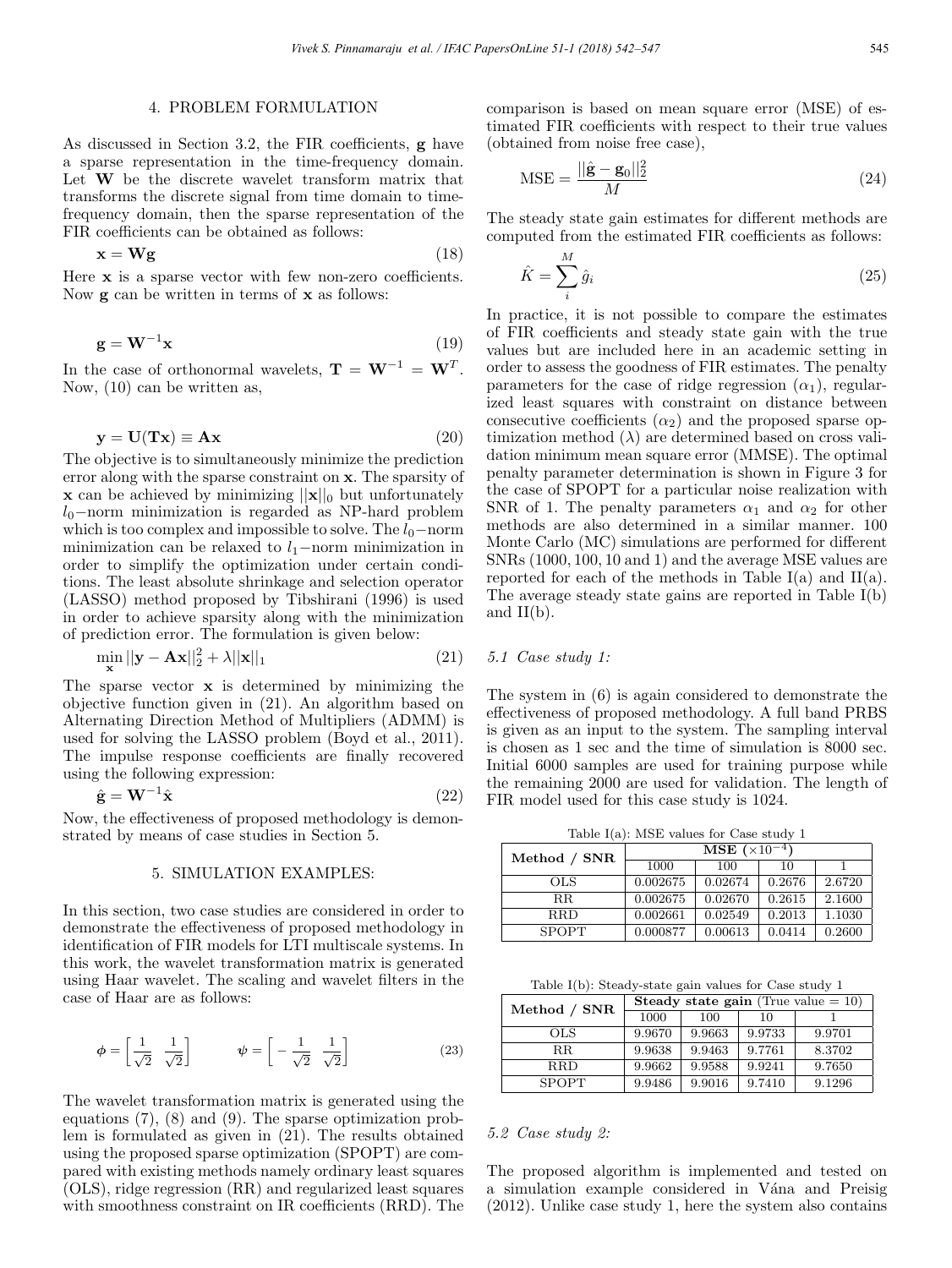**0**

**0.4**

**0.2**

**0.4**

oscillatory behaviour along with presence of two time scales.

$$
G(s) = \frac{0.0068(s + 100)(s + 1)^3}{(s + 0.1)^2(s^2 + 4s + 68)}
$$
\n(26)

The poles of the considered system are  $\{-0.1, -0.1\}$  for slow dynamics and  $\{-2 - 8i, -2 + 8i\}$  for fast dynamics. The system is discretized using a sampling time of 0.1 sec. A PRBS input of length 4500 is used to excite the system. The first 3000 observations are used for training purpose while the remaining are used for validation. The length of FIR model used for this case study is 512.

Table II(a): MSE values for Case study 2

| Method / SNR | <b>MSE</b> $(\times 10^{-6})$ |         |        |        |  |
|--------------|-------------------------------|---------|--------|--------|--|
|              | 1000                          | 100     | 10     |        |  |
| OLS          | 0.00346                       | 0.03466 | 0.3471 | 3.4720 |  |
| $_{\rm RR}$  | 0.00419                       | 0.03527 | 0.3380 | 2.7120 |  |
| <b>RRD</b>   | 0.00475                       | 0.03558 | 0.3220 | 2.3440 |  |
| <b>SPOPT</b> | 0.01928                       | 0.02665 | 0.0878 | 0.5100 |  |

Table II(b): Steady-state gain values for Case study 2

| Method / SNR | <b>Steady-state gain</b> (True value $= 1$ ) |        |        |        |  |
|--------------|----------------------------------------------|--------|--------|--------|--|
|              | 1000                                         | 100    | 10     |        |  |
| OLS.         | 0.9622                                       | 0.9622 | 0.9629 | 0.9629 |  |
| R.R.         | 0.9561                                       | 0.9543 | 0.9331 | 0.7756 |  |
| <b>RRD</b>   | 0.9617                                       | 0.9616 | 0.9606 | 0.9524 |  |
| <b>SPOPT</b> | 0.9539                                       | 0.9513 | 0.9401 | 0.8918 |  |

The optimal value of  $\lambda$  for the expression shown in Eq. (21) is determined based on cross validation minimum mean square error as shown in Figure 3. The average mean square error (MSE) values calculated across 100 different noise realizations are reported in Tables I(a) and II(a). It can be inferred from MSE values that by incorporating additional information that the IR coefficients are sparse in the time-frequency domain, it is possible to improve the FIR estimates to a great extent. The estimated FIR coefficients in the case of  $SNR = 10$  for the case studies 1 and 2 using different methods are shown in Figures 2 and 4 respectively. From these figures, it can be observed that the variability of the parameters in the case of proposed methodology are much lower compared to other methods. Any type of regularization introduces bias in the parameter estimates and the same is observed for the proposed methodology too. This is reflected in relatively large bias in the steady state gain estimates as shown in Tables I(b) and II(b). It is well known that there is always a trade-off between bias and variance. Overall, the method generates superior estimates and this is reflected in the lower values of MSE values for the FIR parameters. For the  $2^{nd}$  case study with SNR = 1, the 95% confidence region (obtained from 100 Monte-Carlo simulations) for the parameter estimates is shown in Figure 5. The narrow confidence region indicates that the method yields good estimates of FIR coefficients even when the SNRs are poor.

## 6. CONCLUSIONS

In this work, a sparse optimization framework for identification of FIR models has been proposed for LTI systems with multiple time scales. The proposed methodology exploits the sparse representations of IR coefficients in the time-frequency domain. Although, the efficacy of



Fig. 2. Estimated FIR coefficients for  $SNR = 10$  using different methods for the case study 1



Fig. 3. Choice of optimal  $\lambda$  for SPOPT based on minimum cross validation MSE for case study 2 (for  $SNR = 10$ )

the method is demonstrated on two time scale systems, it is equally applicable for multiple time scale systems and even for single scale band limited systems where the observations are collected at much faster sampling rates. In this work, for the purpose of demonstration, we have used Haar wavelets for computing wavelet transformation matrix. Other wavelets with higher vanishing moments



**OLS True**

**0 200 400 600 800 1000**